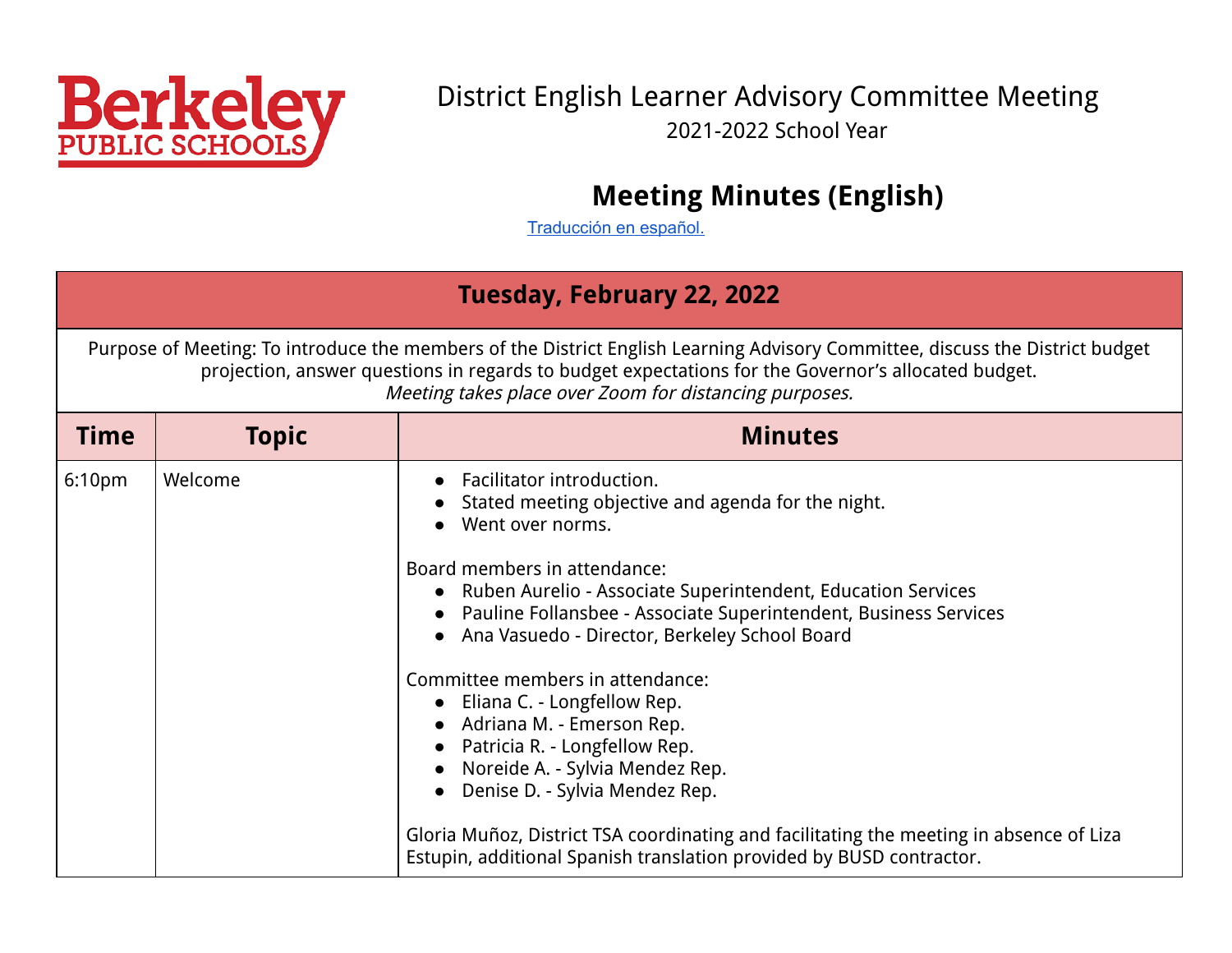| 6:15 <sub>pm</sub> | <b>DELAC Meetings,</b><br>Structure, Norms, Rules | Went over the agenda for this meeting and approved minutes.<br><b>BUSD DELAC Website</b><br>DELAC Meeting Dates (All meetings are 6-8 pm unless otherwise noted)<br>3/22<br>$\bullet$<br>4/19<br>5/24                                                                                                                                                                                                                                                                                                                                                                                                                                                                                                                                                                  |
|--------------------|---------------------------------------------------|------------------------------------------------------------------------------------------------------------------------------------------------------------------------------------------------------------------------------------------------------------------------------------------------------------------------------------------------------------------------------------------------------------------------------------------------------------------------------------------------------------------------------------------------------------------------------------------------------------------------------------------------------------------------------------------------------------------------------------------------------------------------|
| 6:20 <sub>pm</sub> | 2022-2023 General Fund<br>Presentation            | <b>Introduction by Pauline Follansbee</b><br>• Introduction by Pauline and introduction to business services.<br>Budget presentation factors budget information from the Governor.<br>$\bullet$<br><b>Current Status of Budget</b><br>Business services is in discussion with SBAC and ACOE to address 4.6 M in cuts.<br>Unrestricted general fund is balanced for 2022-2023.<br>Budget proposed by Governor includes COLA (cost of living adjustment) negotiated<br>by respective unions.<br><b>Budgeting Process</b><br>• In December, proposed reductions and priorities to the School board.<br>Reductions need to be brought to board for approval by June 1st, 2022.<br>Goal is to balance the budget and fill vacant necessary staffing positions.<br>$\bullet$ |
| 6:25 <sub>pm</sub> | Questions/Public<br>Comment                       | Representative: How much does inflation affect the unrestricted budget?<br>Ruben: COLA attempts to cover inflation costs for staff.<br>$\circ$<br>Representative: Will there be cuts in the English Language Development (ELD)<br>$\bullet$<br>program?<br>Ruben: No direct proposed cuts to EL services.<br>$\bigcirc$<br>Representative: We need funding for the implementation of the EL Master Plan.<br>Representative: Is there a budget spreadsheet to see the items on the [EL Master]<br>plan?<br>Pauline: Here is an example of a template for BUSD to make budget priorities<br>$\circ$<br>with feedback from committees.<br>Representative: DELAC needs help with creating a formal budget<br>$\circ$<br>recommendation and will need support.              |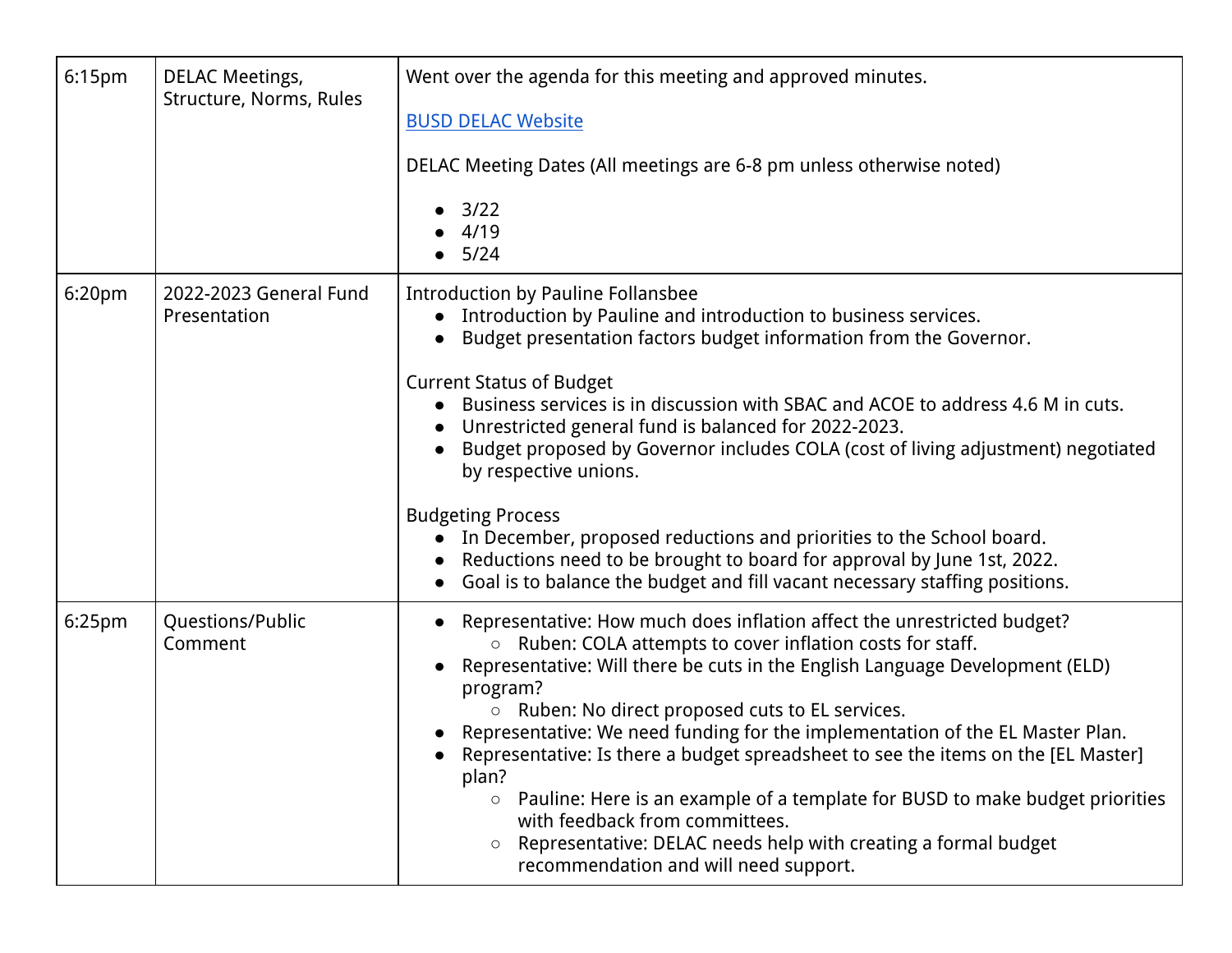|                    |                                        | Gloria: I am making the formal request to Ruben Aurelio, Liza Estupin and<br>$\circ$<br>Pauline Follansbee to support.                                                                                                                                                                                                                                                                                                                                                                                                                                                                                                                                                                                                                                                                                                                                                                                                                                                                                                                                                                                                                                                                                                                                                                                          |
|--------------------|----------------------------------------|-----------------------------------------------------------------------------------------------------------------------------------------------------------------------------------------------------------------------------------------------------------------------------------------------------------------------------------------------------------------------------------------------------------------------------------------------------------------------------------------------------------------------------------------------------------------------------------------------------------------------------------------------------------------------------------------------------------------------------------------------------------------------------------------------------------------------------------------------------------------------------------------------------------------------------------------------------------------------------------------------------------------------------------------------------------------------------------------------------------------------------------------------------------------------------------------------------------------------------------------------------------------------------------------------------------------|
|                    |                                        | AMENDMENT: It was clarified later that the reference to a budget template document<br>should not be used by committees, and that Staff Liaison, Liza Estupin, would then be<br>available to gather the feedback from DELAC to present to the Budget Leadership Team of<br>the district.                                                                                                                                                                                                                                                                                                                                                                                                                                                                                                                                                                                                                                                                                                                                                                                                                                                                                                                                                                                                                         |
| 6:25 <sub>pm</sub> | 2022-2023 General Fund<br>Presentation | <b>Structural Deficit 22-23</b><br>• 1.6M for 21-22 and reduces slightly to 1.3M in 22-23.<br>Primary cost increases:<br>$\circ$<br><b>Employee Pension increases.</b><br>Step and Column increases.<br>Decline in enrollment (not impacting funding significantly).<br>Special Education cost increases.<br>• Budget Reduction Proposal<br>○ Current reduction target is \$4.1M, current proposed reduction is \$3.8M.<br>\$1.9M from General Fund<br>\$1M additional from new revenue sources (not elaborated)<br>\$900K from Special Education.<br>\$300K needed to balance the 22-23 budget.<br><b>General Approach to Budget</b><br>• BUSD priority projects in the LCAP to use extended one-time funding.<br>○ BLM Resolution (AASP framework, racial justice coursework, etc.)<br>○ Latinx Resolution (PIQE, PUENTE, etc.)<br>• Social/Mental/Emotional health and support programs to continue.<br>• Eco-Literacy Initiative to continue.<br>• Defer staff recommendations for position control and additional staff.<br><b>Pandemic Support Program Reductions</b><br>COVID testing and tracing funds<br>○ Current expenditures \$1.2M.<br>Reduction to \$650K from Fund 20 or COVID.<br><b>BLM Resolution</b><br>Current expenditures \$720K.<br>$\circ$<br>Funding sources and reduction amount TBD. |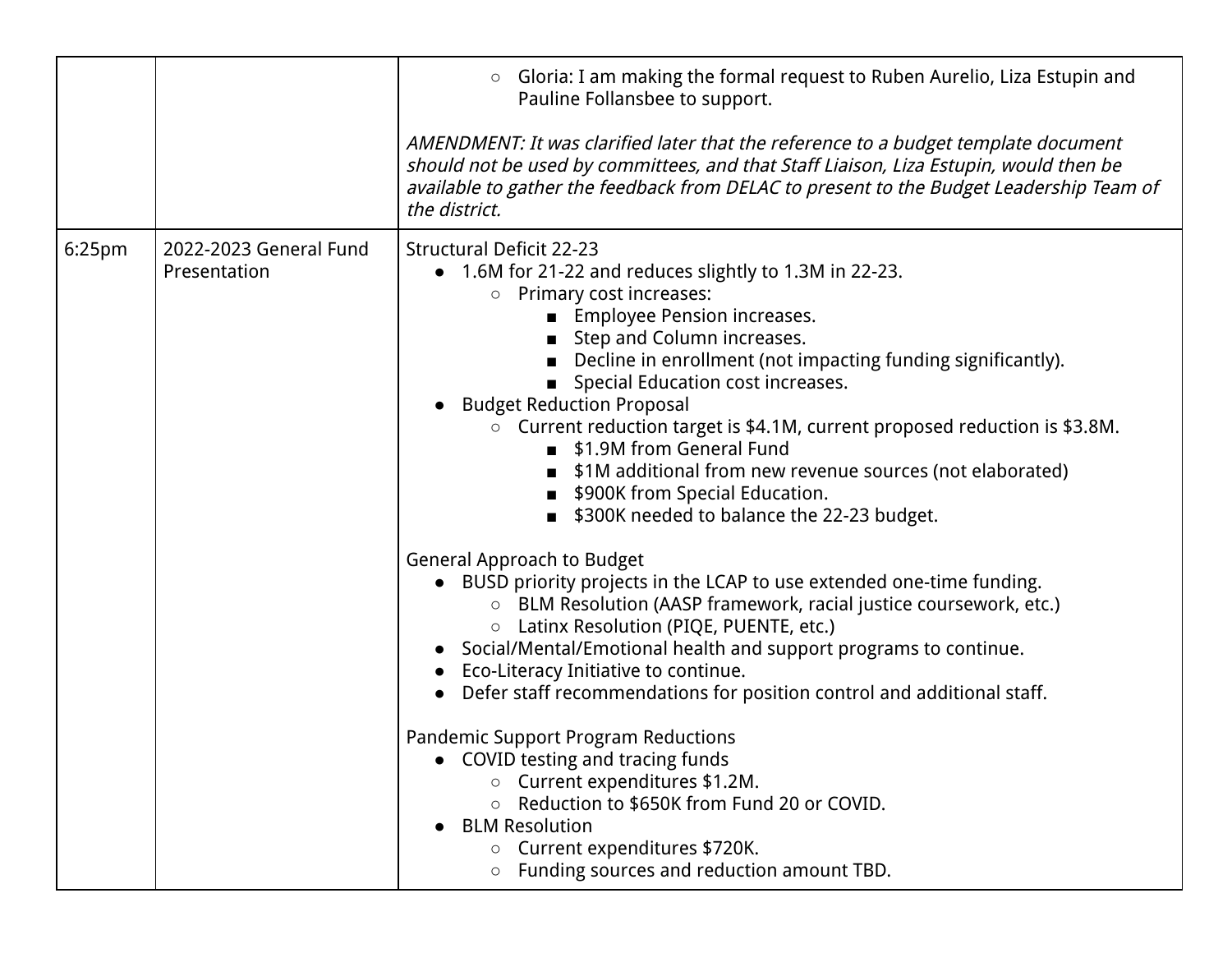|        |                             | <b>Latinx Resolution</b><br>$\bullet$<br>Current expenditures \$225K.<br>$\bigcirc$<br>○ \$182K from Title III and Title I funds with assistance from general fund in<br>$22 - 23$ .<br><b>Mental Health</b><br>$\bullet$<br>○ Current expenditures \$2.55M.<br>Reduction to \$650K in 22-23. Plan to reduce contract with BACR and employ<br>$\circ$<br>Mental Health Coordinator.                                                                                                                                                                                                                                                                                                                                                                                                                                                                                                                                                                                                                                                                                                                                                                                                                                                                                                                                                                                                                                                             |
|--------|-----------------------------|-------------------------------------------------------------------------------------------------------------------------------------------------------------------------------------------------------------------------------------------------------------------------------------------------------------------------------------------------------------------------------------------------------------------------------------------------------------------------------------------------------------------------------------------------------------------------------------------------------------------------------------------------------------------------------------------------------------------------------------------------------------------------------------------------------------------------------------------------------------------------------------------------------------------------------------------------------------------------------------------------------------------------------------------------------------------------------------------------------------------------------------------------------------------------------------------------------------------------------------------------------------------------------------------------------------------------------------------------------------------------------------------------------------------------------------------------|
| 6:50pm | Questions/Public<br>Comment | • Representative: Can we address the possibility to provide EL students with tutoring<br>in math and writing?<br>$\circ$ Gloria: DELAC can make this a priority request in terms of budget.<br>Representative: How do we address issues with EL's and families that are IFEP or do<br>not speak English at home?<br>Gloria: The Latino Literacy Program is to create Latino confidence in parents<br>$\circ$<br>supporting their children with early literacy in Spanish and English.<br>Representative: Teachers need to provide additional eyesight to EL Learning<br>students.<br>○ Gloria: The EL progress monitoring is being developed to address the needs of<br>English language learners.<br>Representative: DELAC's responsibility is to advise on what these programs<br>$\circ$<br>need.<br>Representative: Can a template be provided for a formal request so DELAC can make<br>$\bullet$<br>recommendations for programs?<br>Representative: The last master plan was developed and was not implemented.<br>Representative: There needs to be attention towards A-G requirements for foreign<br>$\bullet$<br>language in high school, we need to develop a pathway for people who come into<br>the EL program during high school.<br>Representative: We want to create a plan to prepare [EL students] for college.<br>$\circ$<br>• Representative: We need a specialized program for additional support during<br>summer school. |
| 7:50   | <b>EL Parent Survey</b>     | Small presentation of the EL Parent Survey draft.<br>$\bullet$<br>$\circ$ EL Parent survey will ask the parents EL students about the communications,<br>programs, and services that EL students receive.<br>DELAC will create recommendations for the survey.<br>$\circ$                                                                                                                                                                                                                                                                                                                                                                                                                                                                                                                                                                                                                                                                                                                                                                                                                                                                                                                                                                                                                                                                                                                                                                       |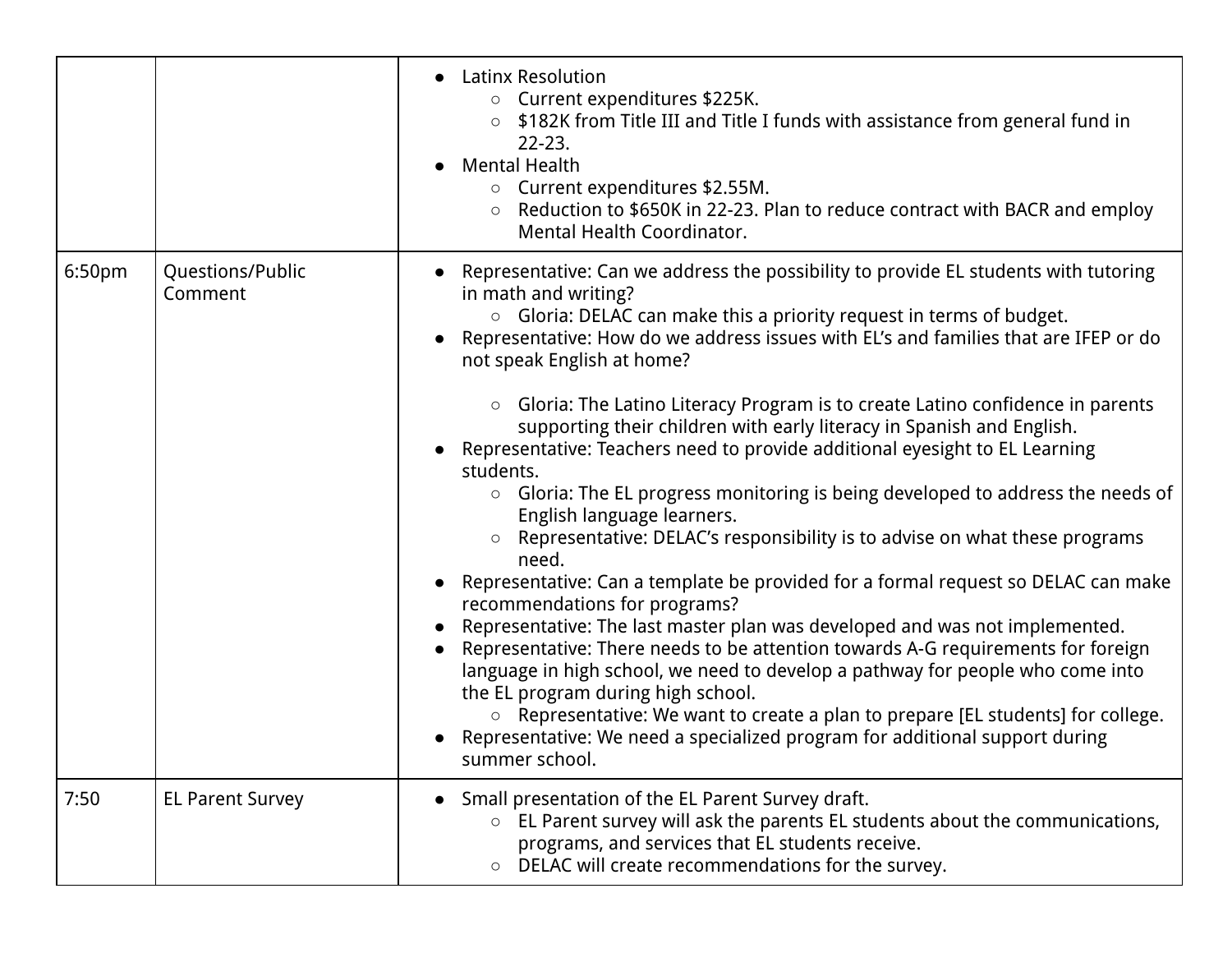|                    |                      | $\circ$ Survey is integral to formulate and adjust the EL Master Plan.                                               |
|--------------------|----------------------|----------------------------------------------------------------------------------------------------------------------|
| 8:00 <sub>pm</sub> | Next Meeting/Closing | Next meeting 3/22/2022 @ 6:00 PM                                                                                     |
|                    | Resources            | 2022-2023 Budget Presentation:<br>https://drive.google.com/file/d/1ixhL54Xu0AuDJJT8XDiskeE5zo0OD4ia/view?usp=sharing |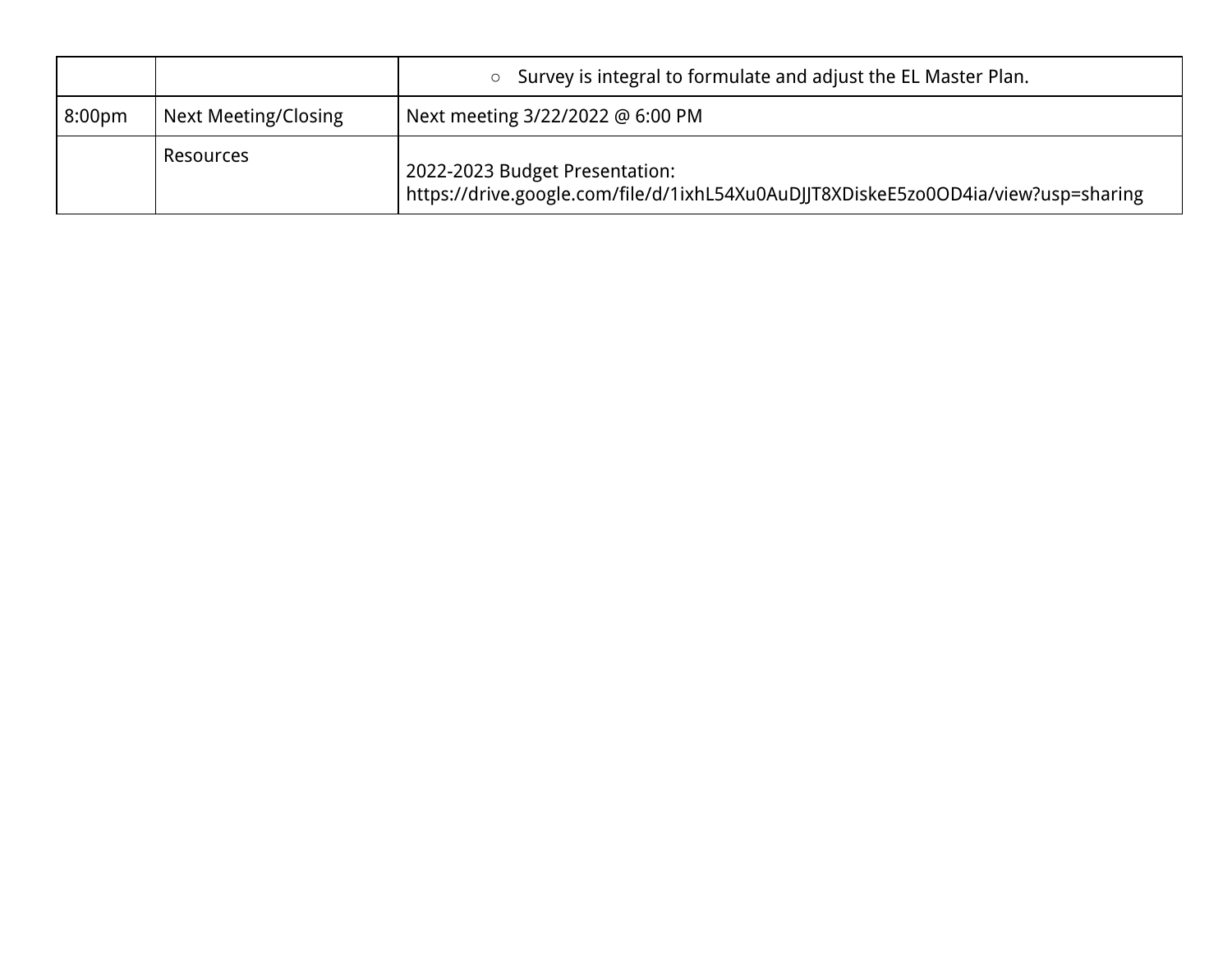<span id="page-5-0"></span>

# Reunión del Comité Consejero del Distrito para los Estudiantes Aprendiendo Inglés Año Escolar 2021-2022

### **Minutas de la Reunión (Español)**

**[Translation](#page-0-0) in English.** 

| martes, 22 de februario, 2022 |             |                                                                                                                                                                                                                                                                                                                                                                                                                                                                                                                                                                                                                               |
|-------------------------------|-------------|-------------------------------------------------------------------------------------------------------------------------------------------------------------------------------------------------------------------------------------------------------------------------------------------------------------------------------------------------------------------------------------------------------------------------------------------------------------------------------------------------------------------------------------------------------------------------------------------------------------------------------|
|                               |             | Propósito de la reunión: Presentar a los miembros del Comité Asesor de Aprendizaje de Inglés del Distrito (DELAC), discutir la<br>proyección del presupuesto del Distrito, responder a las preguntas con respecto a las expectativas del presupuesto asignado por el<br>Gobernador.<br>La reunión se lleva a cabo a través de Zoom para propósitos de distanciamiento.                                                                                                                                                                                                                                                        |
|                               |             |                                                                                                                                                                                                                                                                                                                                                                                                                                                                                                                                                                                                                               |
| 6:10 <sub>pm</sub>            | Bienvenidos | Presentación del facilitador.<br>Se repasa el objetivo de la reunión y la agenda de la noche.<br>Se repasan las normas.<br>$\bullet$<br>Asistencia de miembros ejecutivas:<br>Ruben Aurelio - Superintendente Asociado, Servicios Educativos<br>$\bullet$<br>Pauline Follansbee - Superintendente Asociado, Servicios Empresariales<br>Ana Vasuedo - Directora, Berkeley Mesa Ejecutiva<br>$\bullet$<br>Asistencia de miembros de DELAC:<br>• Eliana C. - Longfellow Rep.<br>• Adriana M. - Emerson Rep.<br>Patricia R. - co-presidenta; Longfellow Rep.<br>Noreide A. - Sylvia Mendez Rep.<br>Denise D. - Sylvia Mendez Rep. |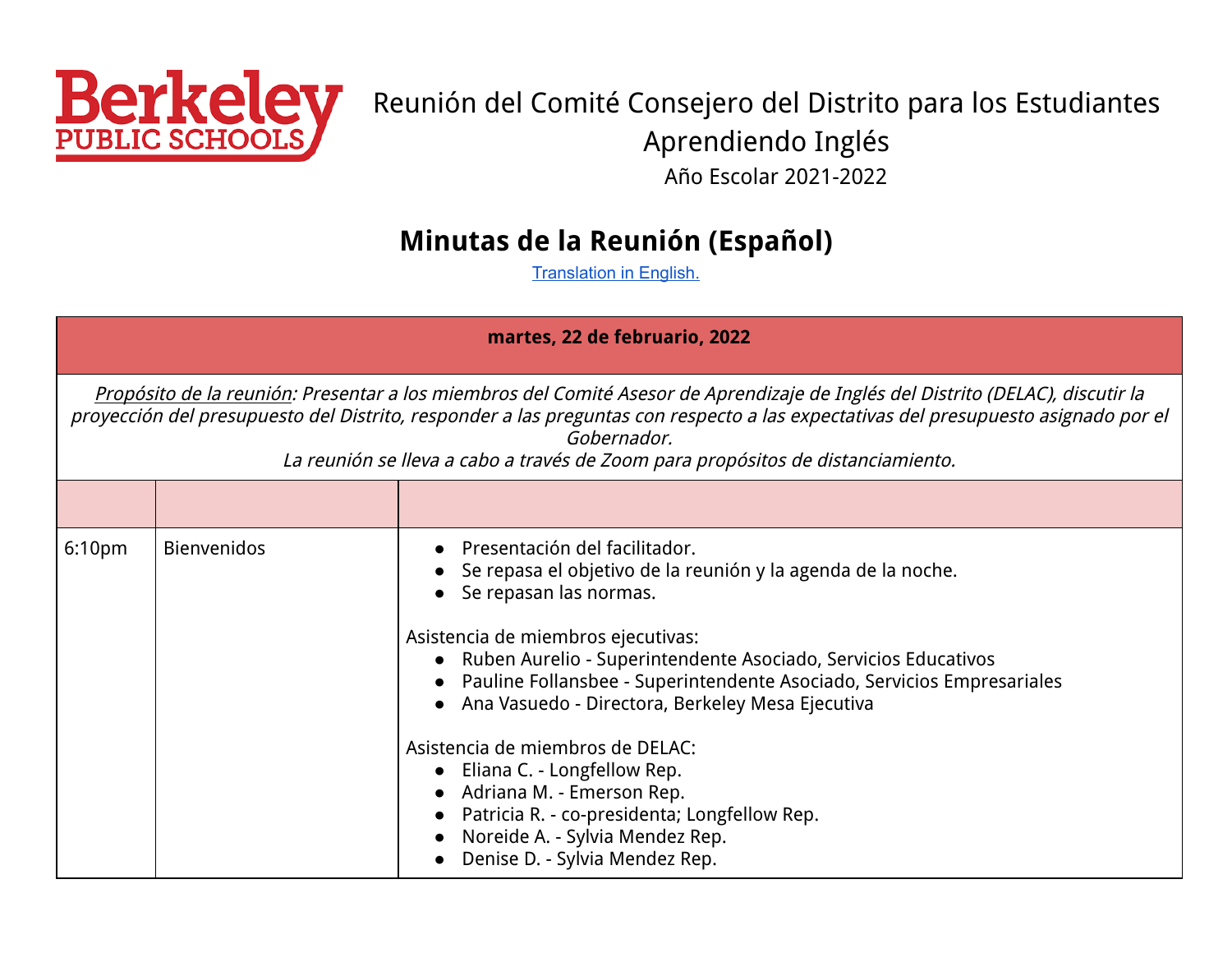|                    |                                                     | Gloria Muñoz, District TSA coordinar y facilitar la reunión en ausencia de Liza Estupin,<br>traducción adicional al español proporcionada por el contratista de BUSD.                                                                                                                                                                                                                                                                                                                                                                                                                                                                                                                                                                                                                                                                             |
|--------------------|-----------------------------------------------------|---------------------------------------------------------------------------------------------------------------------------------------------------------------------------------------------------------------------------------------------------------------------------------------------------------------------------------------------------------------------------------------------------------------------------------------------------------------------------------------------------------------------------------------------------------------------------------------------------------------------------------------------------------------------------------------------------------------------------------------------------------------------------------------------------------------------------------------------------|
| 6:15 <sub>pm</sub> | Reuniones, estructura,<br>normas y reglas del DELAC | Se repasó el orden del día de esta reunión y se aprobó el acta.<br>Sitio web del DELAC de BUSD<br><b>BUSD DELAC Website</b><br>Fechas de las reuniones del DELAC (Todas las reuniones son de 6 a 8 pm a menos que se<br>indique lo contrario)<br>22 de marzo<br>19 de abril<br>24 de mayo<br>$\bullet$                                                                                                                                                                                                                                                                                                                                                                                                                                                                                                                                            |
| 6:20 <sub>pm</sub> | Presentación del Fondo<br>General 2022-2023         | Introducción por Pauline Follansbee<br>Introducción por Pauline y de Servicios Empresariales<br>Presentación del presupuesto e información presupuestaria del Gobernador.<br>$\bullet$<br>Estado actual del presupuesto<br>Los servicios empresariales están en discusión con SBAC y ACOE para abordar 4,6 M<br>en recortes.<br>El fondo general no restringido está equilibrado para 2022-2023.<br>El presupuesto propuesto por el Gobernador incluye el COLA (ajuste del coste de la<br>vida) negociado por los respectivos sindicatos.<br>Proceso presupuestario<br>• En diciembre, se proponen reducciones y prioridades al Consejo Escolar.<br>Las reducciones deben ser llevadas a la junta para su aprobación antes del 1 de<br>junio de 2022.<br>• El objetivo es equilibrar el presupuesto y cubrir las vacantes de personal necesarias. |
| 6:25 <sub>pm</sub> | Preguntas/Comentario<br>Pública                     | Representante: ¿En qué medida afecta la inflación al presupuesto no restringido?<br>○ Ruben: El COLA intenta cubrir los costes de la inflación para el personal.<br>Representante: ¿Habrá recortes en el programa de los aprendizajes de inglés(ELD)?<br>$\bullet$<br>o Ruben: No se proponen recortes directos en los servicios de EL.                                                                                                                                                                                                                                                                                                                                                                                                                                                                                                           |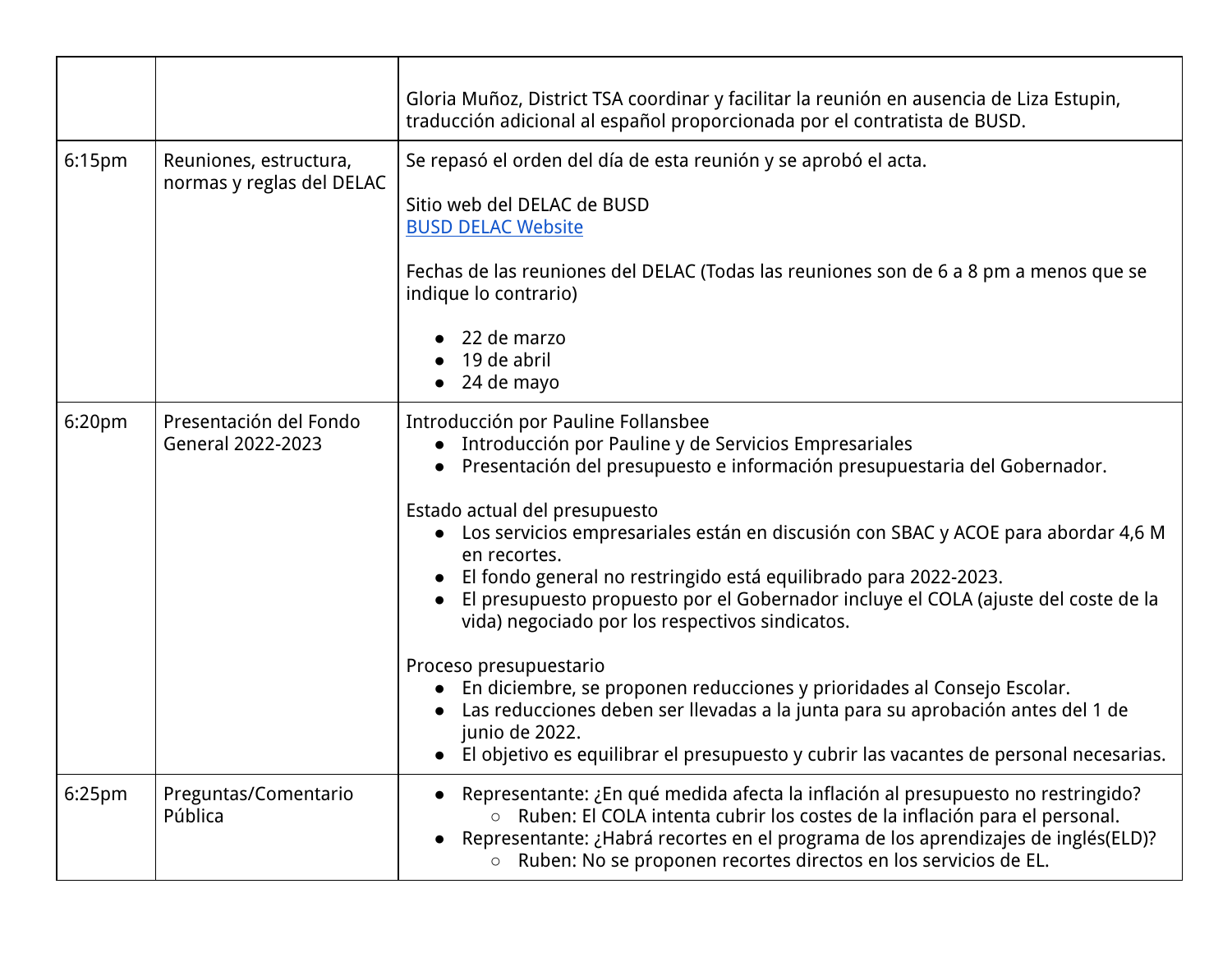|                    |                                             | • Representante: Necesitamos financiación para la puesta en marcha del Plan Director<br>de EL.<br>Representante: ¿Existe una hoja de cálculo del presupuesto para ver los puntos del<br>plan [Maestro EL]?<br>• Pauline: Aquí hay un ejemplo de una plantilla para que BUSD haga las prioridades<br>del presupuesto con los comentarios de los comités.<br>Representante: DELAC necesita ayuda para crear una recomendación formal de<br>presupuesto y necesitará apoyo.<br>Gloria: Estoy haciendo la solicitud formal a Ruben Aurelio, Liza Estupin y Pauline<br>Follansbee para apoyar.<br>ENMIENDA: Se aclaró más tarde que la referencia a un documento de plantilla de<br>presupuesto no debe ser utilizado por los comités, y que el personal de enlace, Liza                                                                                                                                                                                                                                                                                                                                                                                                                                                                                                                                    |
|--------------------|---------------------------------------------|--------------------------------------------------------------------------------------------------------------------------------------------------------------------------------------------------------------------------------------------------------------------------------------------------------------------------------------------------------------------------------------------------------------------------------------------------------------------------------------------------------------------------------------------------------------------------------------------------------------------------------------------------------------------------------------------------------------------------------------------------------------------------------------------------------------------------------------------------------------------------------------------------------------------------------------------------------------------------------------------------------------------------------------------------------------------------------------------------------------------------------------------------------------------------------------------------------------------------------------------------------------------------------------------------------|
|                    |                                             | Estupin, estaría disponible para recoger los comentarios de DELAC para presentar al<br>equipo de liderazgo de presupuesto del distrito.                                                                                                                                                                                                                                                                                                                                                                                                                                                                                                                                                                                                                                                                                                                                                                                                                                                                                                                                                                                                                                                                                                                                                                |
| 6:25 <sub>pm</sub> | Presentación del Fondo<br>General 2022-2023 | Déficit estructural 22-23<br>1,6M para 21-22 y se reduce ligeramente a 1,3M en 22-23.<br>$\bullet$<br>○ Aumentos de costes primarios:<br>Aumento de las pensiones de los empleados.<br>Aumentos de escalones y columnas.<br>■ Disminución de las inscripciones (que no afecta significativamente a la<br>financiación).<br>Aumento de los costes de la educación especial.<br>Propuesta de reducción presupuestaria<br>El objetivo de reducción actual es de 4,1 millones de dólares, la reducción<br>$\circ$<br>propuesta actualmente es de 3,8 millones de dólares.<br>■ 1,9 millones de dólares del Fondo General<br><b>Sacha 15 and 16 Sepanne 15 and 16 Sepanne 16 Sepanne 16 Sepanne 16 Sepanne 16 Sepanne 16 Sepanne 16 Sepanne 16 Sepanne 16 Sepanne 16 Sepanne 16 Sepanne 16 Sepanne 16 Sepanne 16 Sepanne 16 Sepanne 16 Sepanne 16 Sepanne 16 </b><br>■ \$900K de la Educación Especial.<br>■ \$300K necesarios para equilibrar el presupuesto 22-23.<br>Enfoque general del presupuesto<br>• Proyectos prioritarios de BUSD en el LCAP para utilizar la financiación única<br>ampliada.<br>○ Resolución BLM (marco AASP, cursos de justicia racial, etc.)<br>○ Resolución Latinx (PIQE, PUENTE, etc.)<br>Continuar con los programas de salud y apoyo social/mental/emocional.<br>$\bullet$ |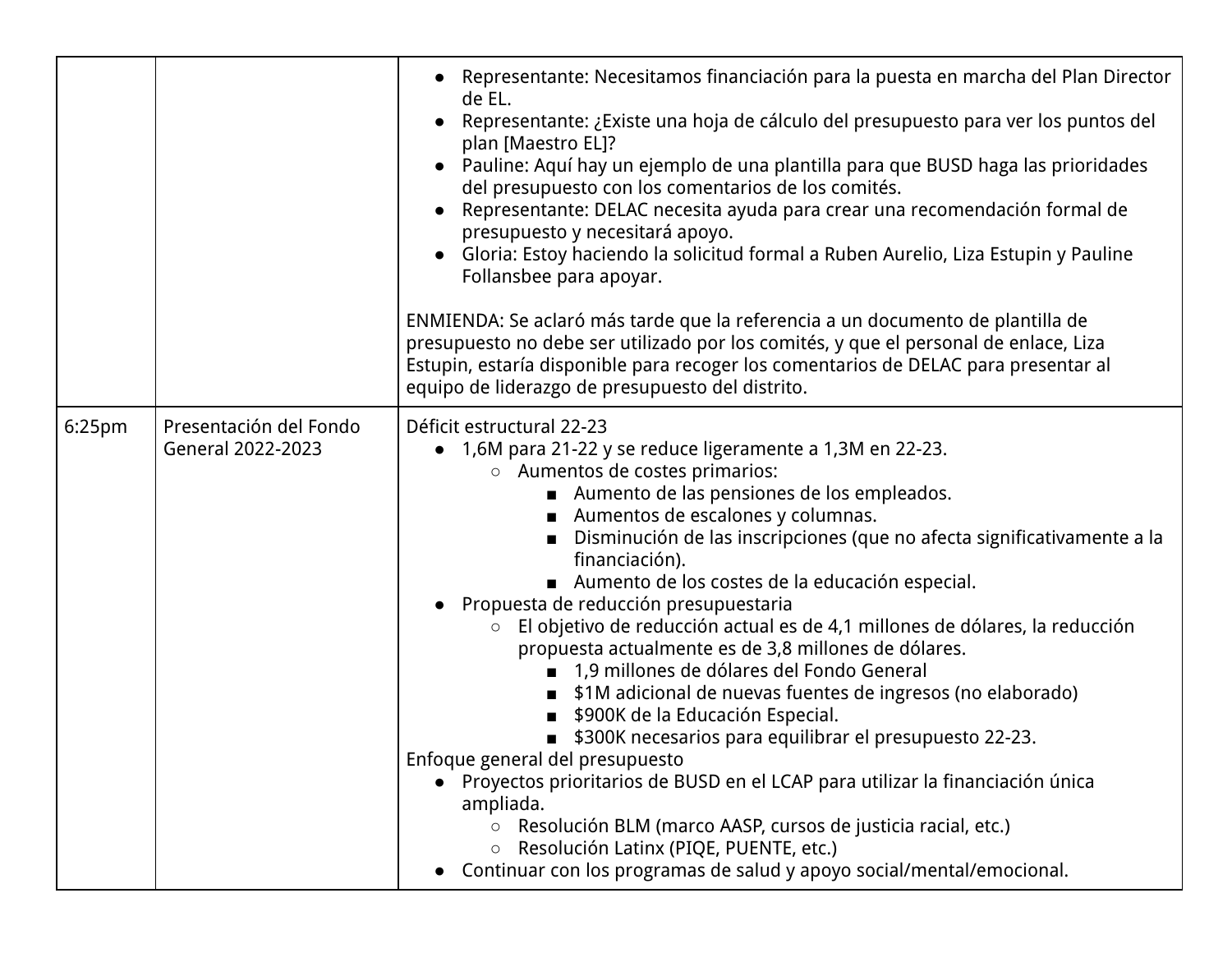|        |                                 | Continuación de la iniciativa de alfabetización ecológica.<br>$\bullet$<br>Aplazar las recomendaciones del personal para el control de la posición y el<br>personal adicional.<br>Reducciones del programa de apoyo a la pandemia<br>• Fondos para pruebas y rastreo de COVID<br>$\circ$ Gastos actuales \$1.2M.<br>Reducción a 650 mil dólares del Fondo 20 o COVID.<br>$\circ$<br>Resolución de BLM<br>Gastos actuales \$720K.<br>$\circ$<br>○ Fuentes de financiación y cantidad de reducción por determinar.<br>Resolución de Latinx<br>Gastos actuales \$225K.<br>$\circ$<br>\$182K de fondos del Título III y del Título I con ayuda del fondo general en<br>$\circ$<br>$22 - 23.$<br>Salud mental<br>$\bullet$<br>○ Gastos actuales: 2,55 millones de dólares.<br>Reducción a \$650K en 22-23. Plan para reducir el contrato con BACR y<br>$\bigcirc$<br>emplear al Coordinador de Salud Mental.                                                                                                                                                                                                                                         |
|--------|---------------------------------|-------------------------------------------------------------------------------------------------------------------------------------------------------------------------------------------------------------------------------------------------------------------------------------------------------------------------------------------------------------------------------------------------------------------------------------------------------------------------------------------------------------------------------------------------------------------------------------------------------------------------------------------------------------------------------------------------------------------------------------------------------------------------------------------------------------------------------------------------------------------------------------------------------------------------------------------------------------------------------------------------------------------------------------------------------------------------------------------------------------------------------------------------|
| 6:50pm | Preguntas/Comentario<br>Pública | Representante: ¿Podemos abordar la posibilidad de ofrecer a los alumnos EL<br>tutorías en matemáticas y escritura?<br>Gloria: DELAC puede hacer de esto una petición prioritaria en términos de<br>$\bigcirc$<br>presupuesto.<br>Representante: ¿Cómo abordamos los problemas con los EL y las familias que son<br>IFEP o que no hablan inglés en casa?<br>Gloria: El Programa de Alfabetización Latina es para crear confianza latina en<br>$\bigcirc$<br>los padres que apoyan a sus hijos con la alfabetización temprana en español<br>e inglés.<br>Representante: Los profesores necesitan proporcionar una visión adicional a los<br>estudiantes de aprendizaje EL.<br>○ Gloria: El seguimiento del progreso de EL se está desarrollando para abordar<br>las necesidades de los estudiantes de inglés.<br>Representante: ¿Se puede proporcionar un modelo de solicitud formal para que el<br>DELAC pueda hacer recomendaciones sobre los programas?<br>Representante: La responsabilidad del DELAC es asesorar sobre lo que necesitan<br>estos programas.<br>Representante: ¿Existe un modelo de presupuesto para que el DELAC pueda hacer |